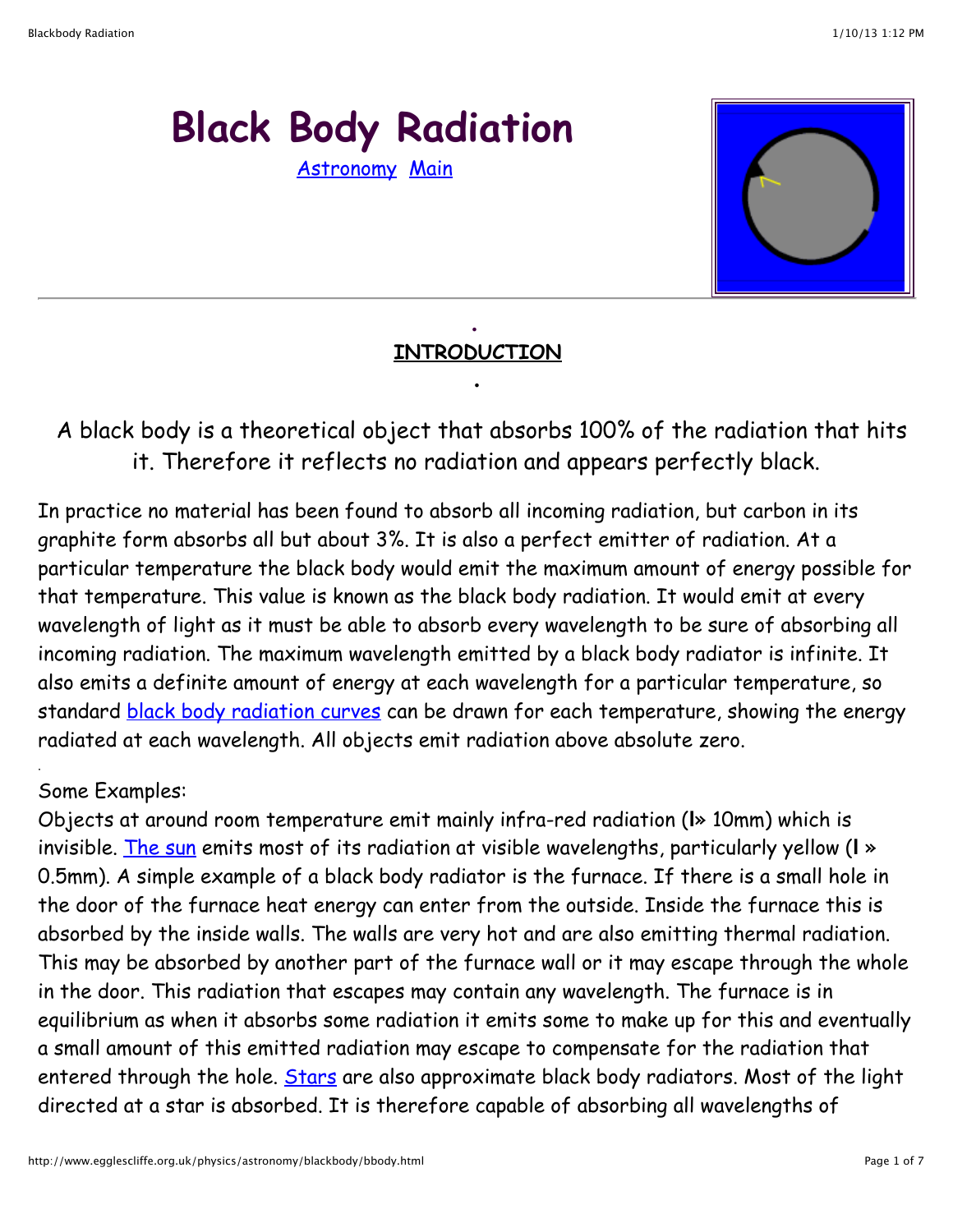electromagnetic radiation, so is also capable of emitting all wavelengths of electromagnetic radiation. Most approximate blackbodies are solids but stars are an exception because the gas particles in them are so dense they are capable of absorbing the majority of the radiant energy.





Fig 1: Theoretical black body curve for 5000K

The black body radiation curve (Fig1) shows that the black body does radiate energy at every wavelength. The curve gets infinitely close to the x-axis but never touches it. The curve touches at infinite wavelength. It also shows that the black body emits at a peak wavelength, at which most of the radiant energy is emitted. At 5000K the peak wavelength is about 5x10**-7**m (500nm) which is in the visible light region, in the yellow-green section. At each temperature the black body emits a standard amount of energy. This is represented by the area under the curve.

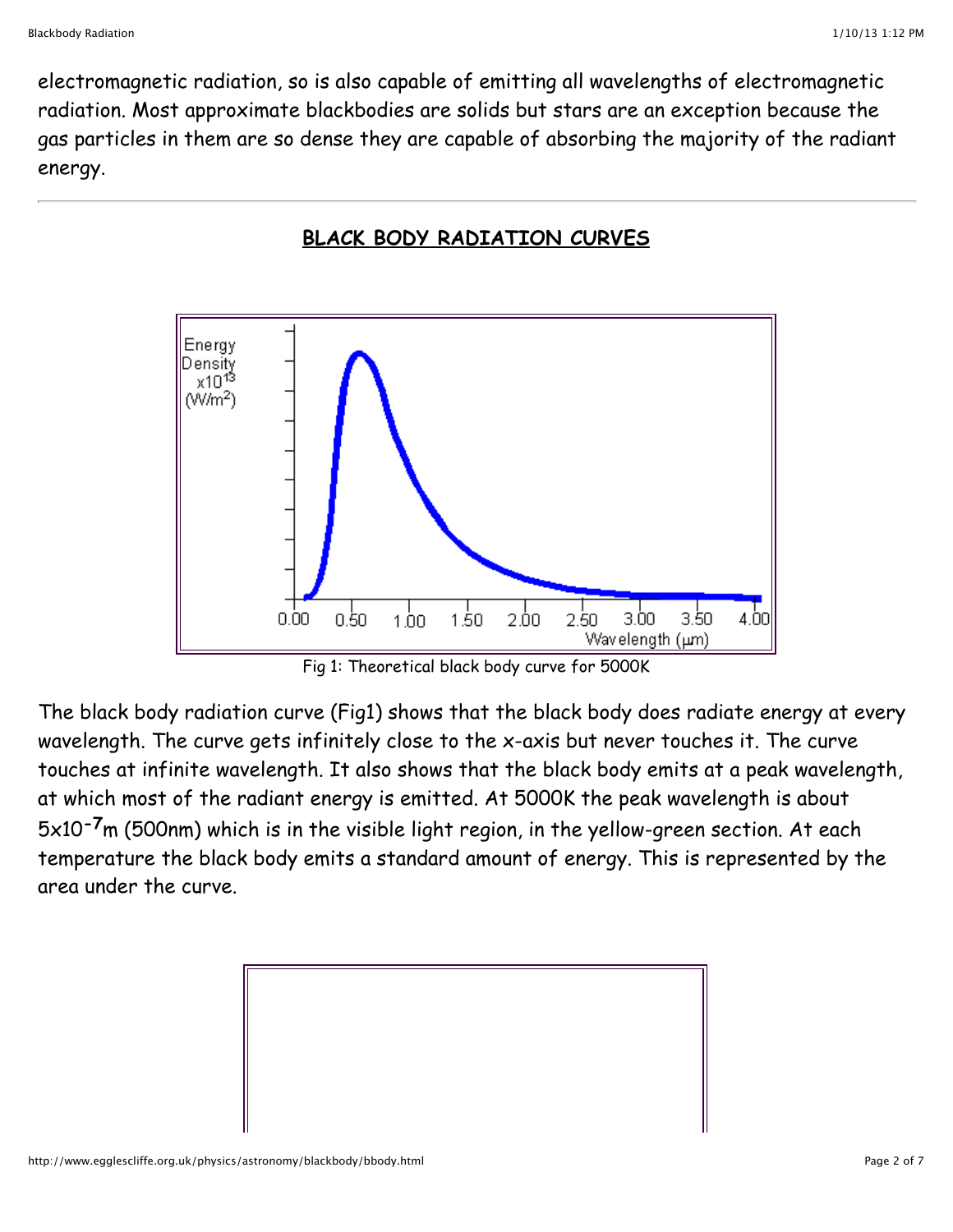

Fig 2: Black body radiation curves showing peak wavelengths at various temperatures

This graph shows how the black body radiation curves change at various temperatures. These all have their peak wavelengths in the infra-red part of the spectrum as they are at a lower temperature than the previous graph.

The graph shows:

.

.

.

As the temperature increases, the peak wavelength emitted by the black body decreases.

It therefore begins to move from the infra-red towards the visible part of the spectrum. Again, none of the graphs touch the x-axis so they emit at every wavelength. This means that some visible radiation is emitted even at these lower temperatures and at any temperature above absolute zero, a black body will emit some visible light. The graph also shows:

 As temperature increases, the total energy emitted increases, because the total area under the curve increases.

.

It also shows that the relationship is not linear as the area does not increase in even steps.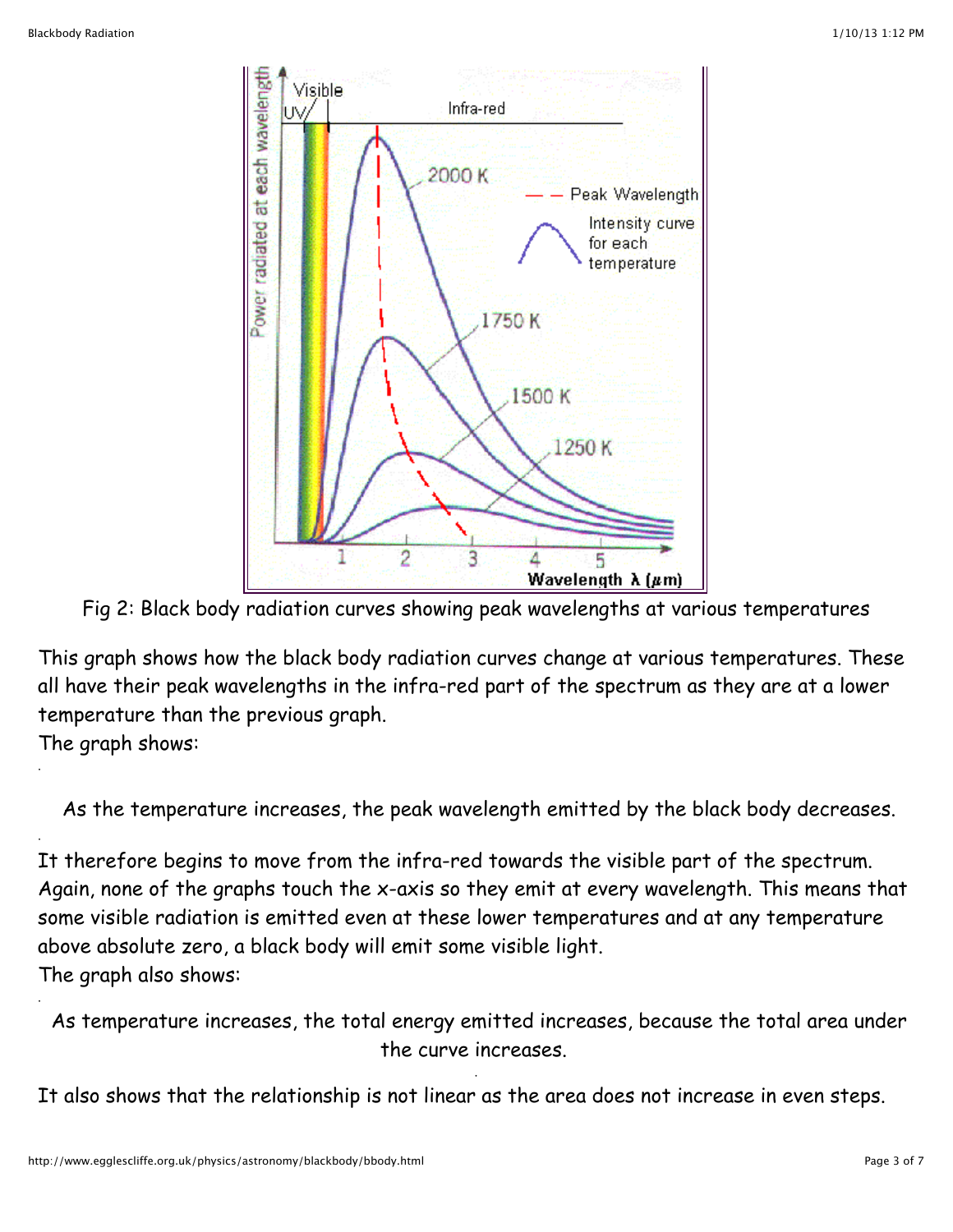The rate of increase of area and therefore energy increases as temperature increases.

#### **WIEN'S LAW**

| $\mathbf{I}_{\mathbf{p}}$ = constant | $I_p$ = Peak Wavelength (m)          |
|--------------------------------------|--------------------------------------|
|                                      | $T = SurfaceTemperature (K)$         |
|                                      | Constant = $2.898 \times 10^{-3}$ mK |

This rearranges to  $I_p = 2.898 \times 10^{-3}$  / T

This rearranged equation shows why the peak wavelength decreases as temperature increases. This decrease in wavelength explains why objects glow first red, then orange-red, then yellow, then even blue. These colours are successive decreases in wavelength.

## **STEFAN'S LAW**

| $\parallel$ P= $\sigma$ AT $^4$ | $P = Power \ radiated \ in W (J/s)$                         |
|---------------------------------|-------------------------------------------------------------|
|                                 | $s = 5tefan's Constant 5.67 \times 10^{-8} W m^{-2} K^{-4}$ |
|                                 | $A =$ Surface area of body $(m2)$                           |
|                                 | $T =$ Temperature of body $(K)$                             |

Therefore the Power radiated is proportional to  $T^4$  for an identical body which explains why the area under the black body curves (the total energy) increases so much for a relatively small increase in temperature.

### **PLANCK ENERGY DISTRIBUTION FORMULA**

P<sub>l</sub>=Power per m<sup>2</sup> area per m wavelength h = Planck's constant  $(6.626 \times 10^{-34} \text{ Js})$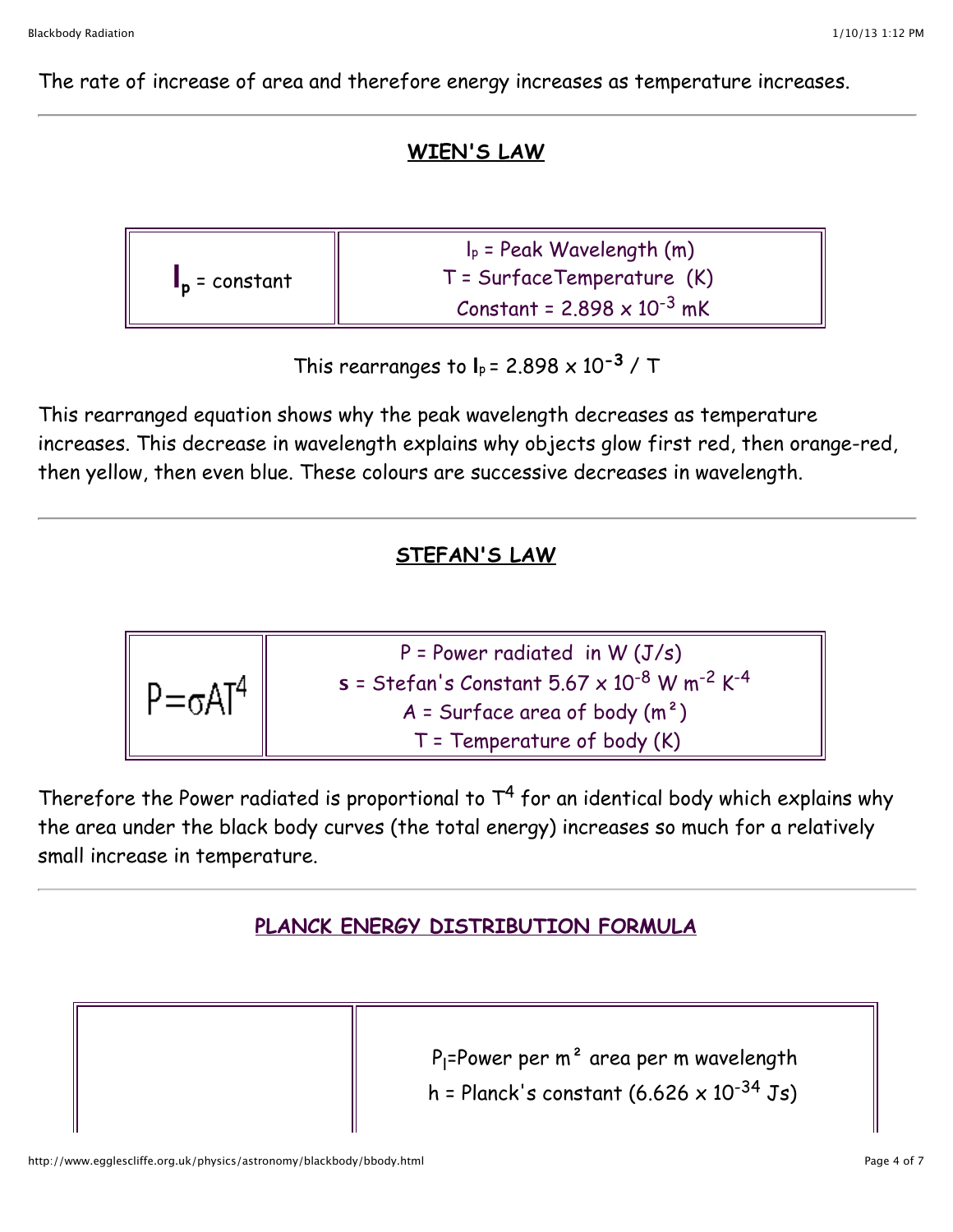$$
P_{\lambda} = \frac{2\pi hc^2}{\lambda^5 (e^{(hc/\lambda kt)}-1)}
$$
  

$$
k = Boltzmann Constant (1.38 × 10-23 J/K)
$$
T = Temperature (K)
$$
$$

This complex looking formula is used to plot the black body curves for each temperature by working out the power emitted at each wavelength. A complex formula such as this will give the complex shape of a black body curve. Click [here](http://www.egglescliffe.org.uk/physics/equations/planck/planck.html) to see more.

# **ULTRAVIOLET CATASTROPHE**

In the 19th century a major problem for physicists was to predict the intensity of radiation emitted by a black body at a specific wavelength. Wilhelm Wien made a theory that predicted the overall form of the curve by treating the radiation as gas molecules. However, at long wavelengths his theory disagreed with experimental data. Rayleigh and Jeans then produced a formula by considering the radiation within the black body cavity to be made up of a series of standing waves. They thought that electromagnetic radiation was emitted by oscillating atoms in the walls of the black body and this radiation set up a standing wave between the walls. Their formula stated:

$$
I = \frac{2\pi c kT}{\lambda^4}
$$
  $I = Intensity$ 

However, this formula also had a problem. For large wavelengths it fitted the experimental data but it had major problems at shorter wavelengths. The problem was the **l** term in the denominator. It meant that as the wavelength tended to zero, the curve would tend to infinity. However we know that there is a peak wavelength for each temperature, and the energy emitted at either side of this peak dropped. The Rayleigh-Jeans Law predicted no peak wavelength.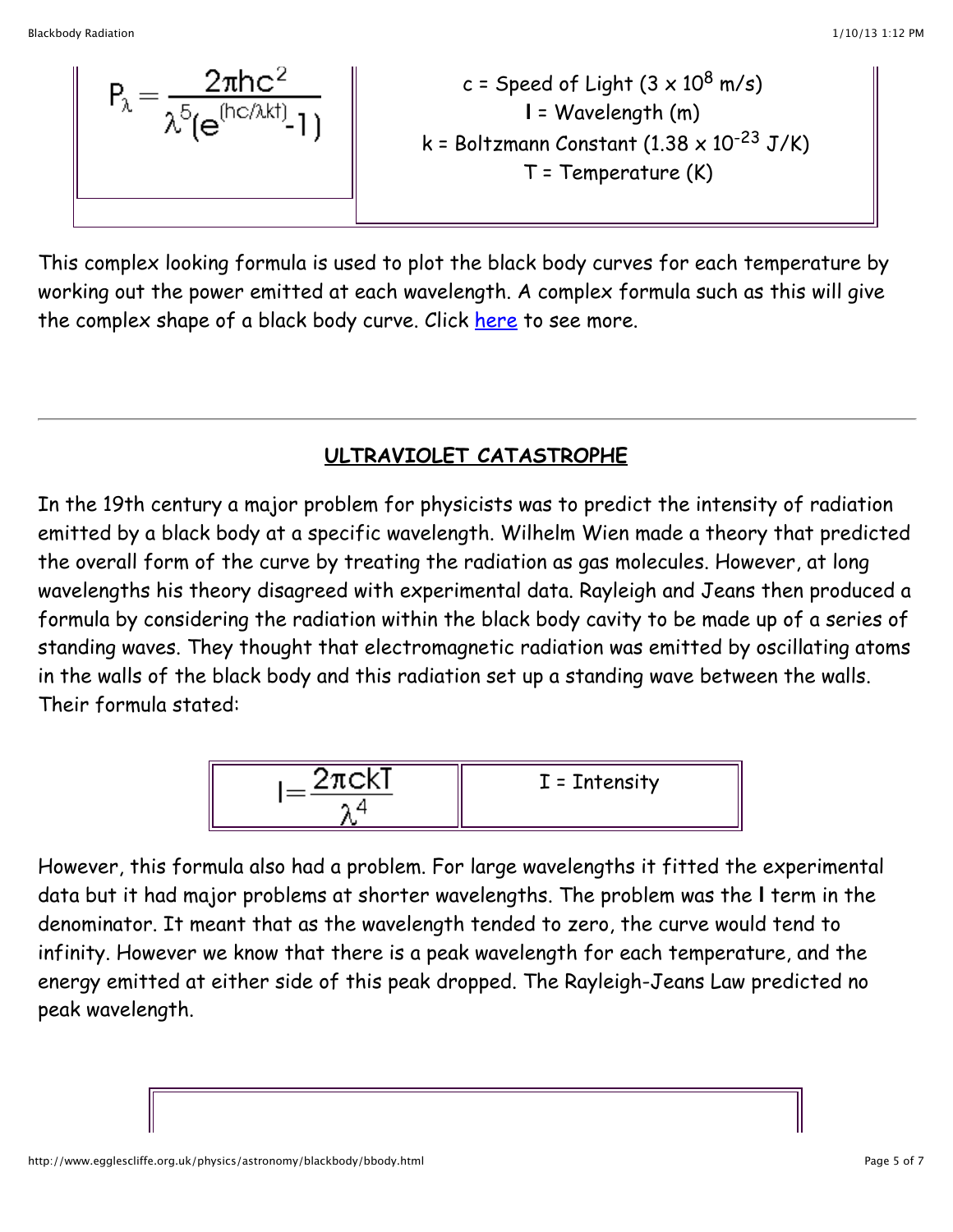

Fig 3 : Comparison of Experimental black body data and Rayleigh-Jeans Law

Therefore the wave theory of the time could be used to explain behaviour on either side of the peak, but the peak would be infinitely high. The failure of these formulae to account for the decrease in energy emitted at short wavelengths (the ultraviolet wavelengths) became known as the ultraviolet catastrophe. A major breakthrough was made by Max Planck who made a formula that agreed with experimental data, which is [showed above](http://www.egglescliffe.org.uk/physics/astronomy/blackbody/bbody.html#planck). However, he had major problems proving this law. His idea was that the oscillating electrons of the surface atoms of the black body emitted radiation according to [Maxwell's laws of electromagnetism](http://www.egglescliffe.org.uk/physics/equations/maxwell/maxwell.html). Before Planck it was assumed that these could have any value of energy but Planck decided that the energy must go up in discrete amounts (quantised) because the frequencies of the oscillating electrons could only take certain values. As energy is proportional to frequency (E = hf), where h is the Planck constant 6.626 x 10<sup>-34</sup> Js) if frequency can only take discrete values, this means that energy is also quantised. The *electrons* have a fundamental frequency (like standing waves on a string) and the frequency can only go up in whole multiples of this frequency, called the quantum number. This assumption led Planck to correctly derive his formula. If he ignored the quantised energy, he obtained the Rayleigh-Jeans formula. Einstein took the next step by working out that all radiation is quantised. He argued that an oscillating charge can accept or lose energy in small values of **D**E = h**D**f. This energy is lost as